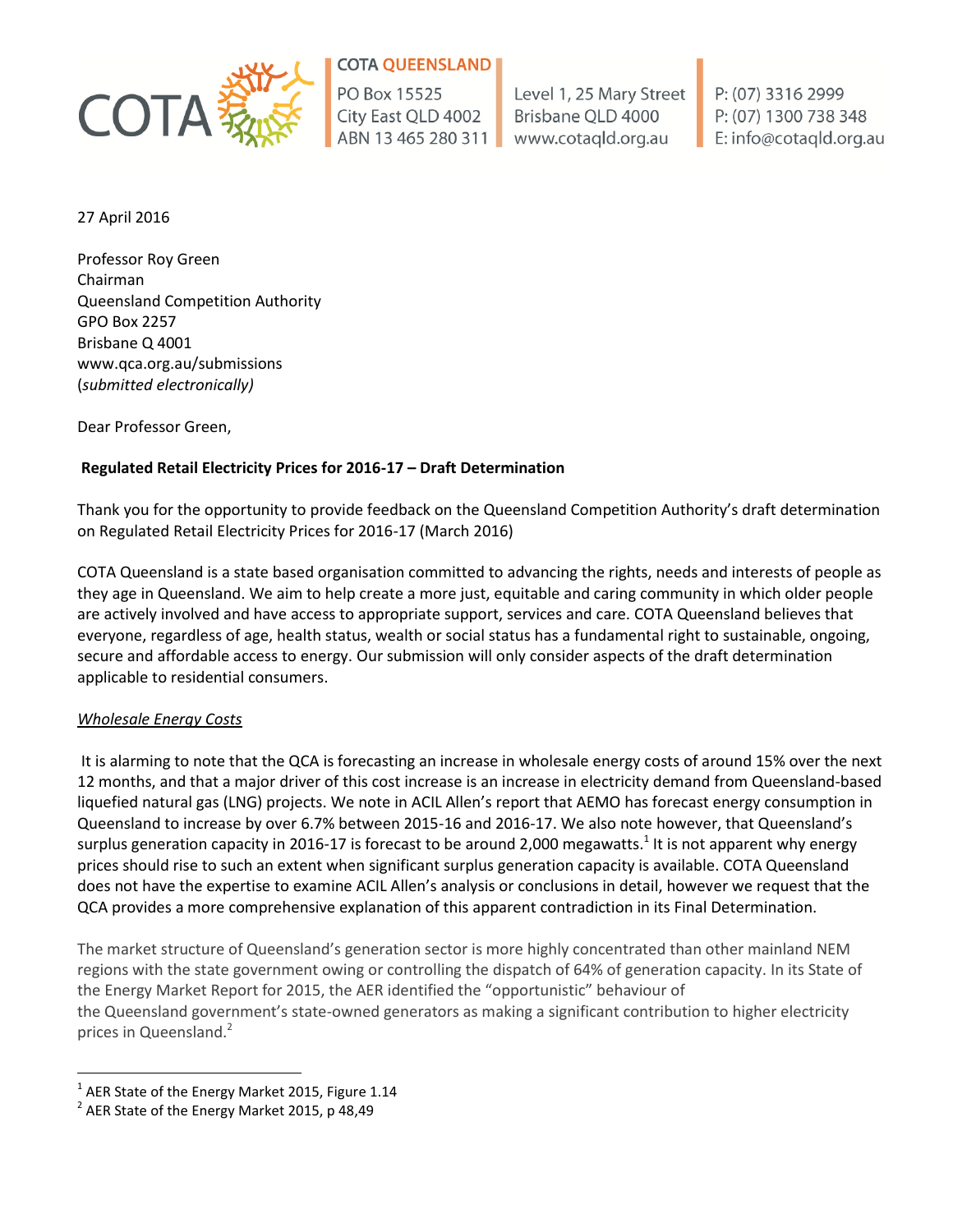As outlined in the ACIL Allen report, COTA Queensland is aware of the December 2015 change to the National Electricity Rules, made by the Australian Energy Market Commission (AEMC) in regard to generator bidding behaviour, which now:

- prohibits generators against making false or misleading offers
- requires any variations to offers to be made as soon as practicable
- requires generators to preserve a contemporaneous record of the circumstances surrounding late rebids.

We also note that the Queensland Productivity Commission (QPC) in its draft report of its inquiry into electricity prices in Queensland, released on 3 February 2016, recommends:

- the Queensland Government should require CS Energy and Stanwell to develop and adhere to a code of conduct with respect to their bidding behaviour in the NEM
- CS Energy and Stanwell report on an annual basis to the Government all late rebids for auditing.

ACIL Allen states that "These rule changes and recommendations, if implemented, should make the behaviour of the Queensland generators more transparent. However, they do not result in any change to the underlying degree of wholesale market concentration in the Queensland Region. Therefore, ACIL Allen is of the opinion that it is appropriate to continue to model the NEM using its usual approach since the level of market concentration in the market is a fundamental driver of the wholesale energy costs faced by retailers."

COTA Queensland suggests that the intent of the AEMC's rule change is to change generator bidding behaviour, not simply to make it more transparent. In assessing any changes to forecast wholesale energy costs for the Final Report, we request that the QCA and ACIL Allen reconsider whether an adjustment should be made to the ACIL Allen model to reflect some element of the expected changes in generator bidding behaviour.

### *Retail Cost Allowances*

COTA Queensland welcomes the QCA's decision to undertake a comprehensive review of retailer operating costs and margins, and supports the methodology adopted for residential tariffs. We are pleased that the QCA has decided to reflect the retailers' observed allocation of costs between fixed and variable components, which will lead to a reduction in the fixed charges for residential consumers. In particular, this will provide welcome relief for low usage consumers who have been adversely affected by significant increases in fixed charges over the last 3 years.

### *Final Determination – Customer Impact Analysis*

COTA Queensland requests that the Final Determination Report presents information about the impact of the new tariff on the annual bills of a range of residential consumer types, rather than just an 'average' residential consumer. In particular, we would welcome an analysis of the effect of the new tariffs on energy bills for low usage consumers.